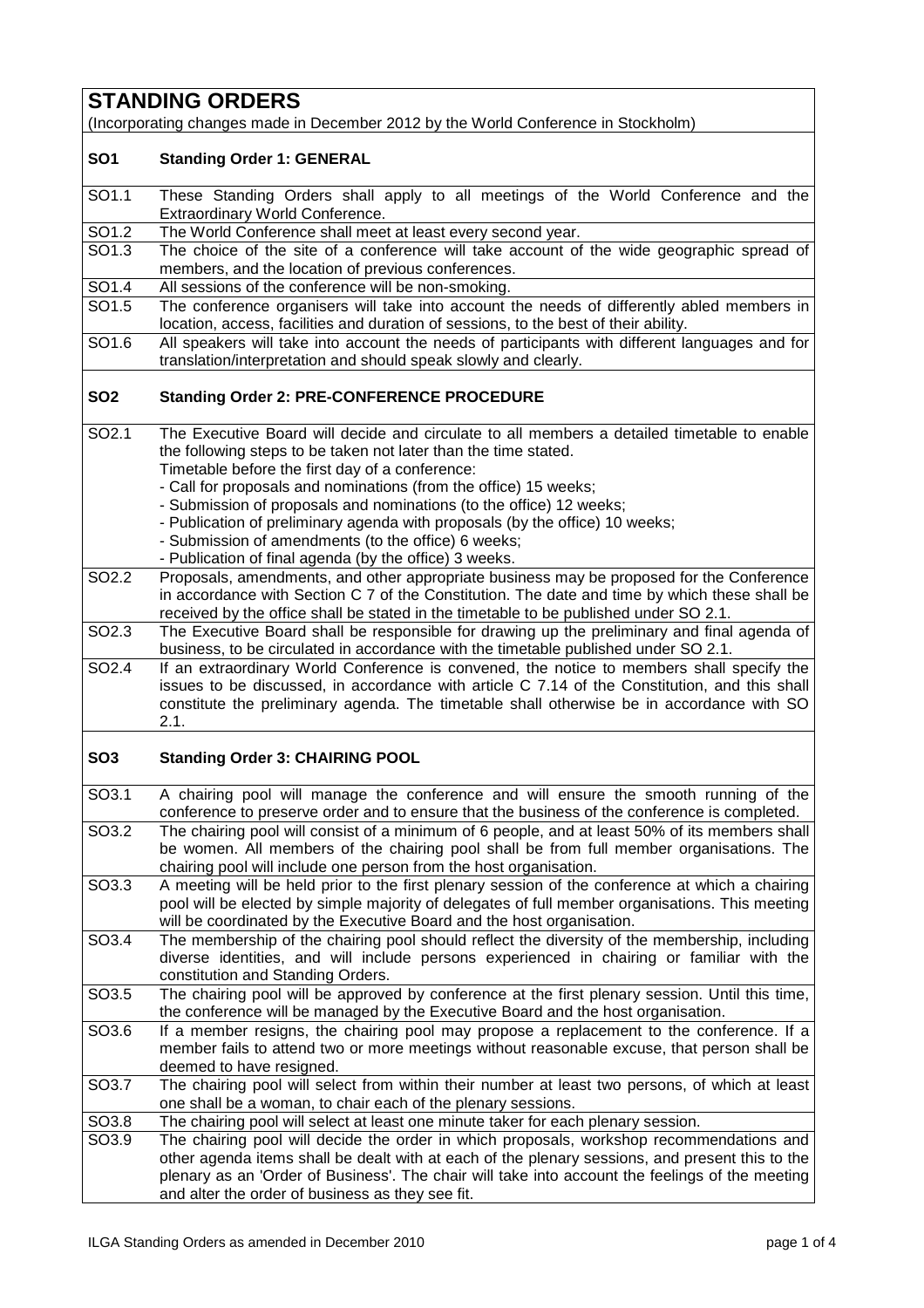| SO <sub>4</sub>   | <b>Standing Order 4: WORKSHOPS AND CAUCUSES</b>                                                                                                                                                                                                                                                                                                         |                                                                                                                                                                                                                                                                                                                                                                                                                  |
|-------------------|---------------------------------------------------------------------------------------------------------------------------------------------------------------------------------------------------------------------------------------------------------------------------------------------------------------------------------------------------------|------------------------------------------------------------------------------------------------------------------------------------------------------------------------------------------------------------------------------------------------------------------------------------------------------------------------------------------------------------------------------------------------------------------|
| SO4.1             | The main discussion body of an ILGA Conference is the general workshop. Only general<br>workshops may produce recommendations to the Conference.                                                                                                                                                                                                        |                                                                                                                                                                                                                                                                                                                                                                                                                  |
| SO4.2             | Apart from the general workshop there are two other types of workshop: the experiential<br>workshop and the information workshop. All these workshops may produce a report to be<br>entered into the conference report. There are also caucuses.                                                                                                        |                                                                                                                                                                                                                                                                                                                                                                                                                  |
| SO4.3             | All workshops and caucuses will be chaired by a person acceptable to those present at the<br>workshop or caucus. If no chair is agreed the workshop/caucus may not proceed. The chair of<br>the workshop/caucus will ensure the smooth running of the meeting.                                                                                          |                                                                                                                                                                                                                                                                                                                                                                                                                  |
| SO4.4             | No workshop or caucus may change its status to a general workshop without giving prior<br>notice of this to the Conference in a plenary session.                                                                                                                                                                                                        |                                                                                                                                                                                                                                                                                                                                                                                                                  |
| SO4.5             |                                                                                                                                                                                                                                                                                                                                                         | General Workshops:                                                                                                                                                                                                                                                                                                                                                                                               |
|                   | SO4.5.1                                                                                                                                                                                                                                                                                                                                                 | General workshops will appoint a minute-taker for the workshop. If no minute-taker<br>is appointed, the workshop may not report or make recommendations to the<br>Conference.                                                                                                                                                                                                                                    |
|                   | SO4.5.2                                                                                                                                                                                                                                                                                                                                                 | General workshops may make recommendations to plenary sessions. Usually<br>recommendations will be agreed upon by consensus; but if this is not possible,<br>then any recommendations must be approved by a simple majority of votes cast for<br>and against by members in the workshop, entitled to vote. Voting totals will be<br>noted in the minutes for the workshop.                                       |
|                   | SO4.5.3                                                                                                                                                                                                                                                                                                                                                 | The main discussion on the proposals and amendments that are on the agenda<br>shall take place in general workshops designated for that purpose. The main<br>functions of these workshops will be to consider the relevant proposals and related<br>amendments (as published in the agenda or otherwise referred to the workshop for<br>consideration) and to make recommendations on them to a plenary session. |
|                   | SO4.5.4                                                                                                                                                                                                                                                                                                                                                 | Such workshops may recommend the approval or rejection of a proposal and/or<br>amendment, or may recommend adoption subject to specified changes.                                                                                                                                                                                                                                                                |
|                   | SO4.5.5                                                                                                                                                                                                                                                                                                                                                 | The minute-taker primarily and the Chair are responsible for reporting back to the<br>plenary session the proceedings of the workshop.                                                                                                                                                                                                                                                                           |
|                   | SO4.5.6                                                                                                                                                                                                                                                                                                                                                 | The minute-taker must ensure that the minutes of the meeting are available for<br>circulation within 24 hours of the workshop.                                                                                                                                                                                                                                                                                   |
| SO4.6             |                                                                                                                                                                                                                                                                                                                                                         | <b>Experiential and Information Workshops:</b>                                                                                                                                                                                                                                                                                                                                                                   |
|                   | SO4.6.1                                                                                                                                                                                                                                                                                                                                                 | An experiential workshop is a workshop where people share experiences rather<br>than formulate policy. These workshops are intended as discussion and sharing<br>sessions.                                                                                                                                                                                                                                       |
|                   | SO4.6.2                                                                                                                                                                                                                                                                                                                                                 | Experiential workshops may appoint a minute-taker only if every member attending<br>the workshop agrees.                                                                                                                                                                                                                                                                                                         |
|                   | SO4.6.3                                                                                                                                                                                                                                                                                                                                                 | An information workshop will consist of one or more people making presentations<br>to those attending and an ensuing discussion.                                                                                                                                                                                                                                                                                 |
|                   | SO4.6.4                                                                                                                                                                                                                                                                                                                                                 | Both types of workshop may make recommendations only to general workshops.                                                                                                                                                                                                                                                                                                                                       |
| SO4.7.            | Caucus Meetings:<br>SO4.7.1                                                                                                                                                                                                                                                                                                                             | Any collective body may meet together to discuss any subject of mutual interest.<br>Such a meeting shall be a caucus.                                                                                                                                                                                                                                                                                            |
|                   | SO4.7.2                                                                                                                                                                                                                                                                                                                                                 | A caucus may decide who shall and shall not be allowed to participate. it shall give<br>advance notice of any restrictions on participation.                                                                                                                                                                                                                                                                     |
|                   | SO4.7.3                                                                                                                                                                                                                                                                                                                                                 | The running of these meetings will be wholly determined by those attending the<br>caucus.                                                                                                                                                                                                                                                                                                                        |
|                   | SO4.7.4                                                                                                                                                                                                                                                                                                                                                 | A caucus may make recommendations to a general workshop, but not to a plenary<br>session.                                                                                                                                                                                                                                                                                                                        |
| SO <sub>5</sub>   | <b>Standing Order 5: PROXY VOTES</b>                                                                                                                                                                                                                                                                                                                    |                                                                                                                                                                                                                                                                                                                                                                                                                  |
| SO <sub>5.1</sub> | A full member not present at the conference who would otherwise be entitled to vote, and<br>mixed organizations sending a delegation of only women or only members who do not identify<br>as women, may nominate an individual participant or the Women's Secretariat or the Trans<br>Secretariat to exercise by proxy either one or both of its votes. |                                                                                                                                                                                                                                                                                                                                                                                                                  |
| SO <sub>5.2</sub> | A letter of authority provided by the full member organisation to the nominated representative<br>must be presented before proxy voting cards will be issued.                                                                                                                                                                                           |                                                                                                                                                                                                                                                                                                                                                                                                                  |
| SO <sub>5.3</sub> |                                                                                                                                                                                                                                                                                                                                                         | Any individual may exercise up to four (4) proxy votes.                                                                                                                                                                                                                                                                                                                                                          |
| SO <sub>5.4</sub> |                                                                                                                                                                                                                                                                                                                                                         | The Women's and Trans Secretariats may exercise up to ten (10) proxy votes.                                                                                                                                                                                                                                                                                                                                      |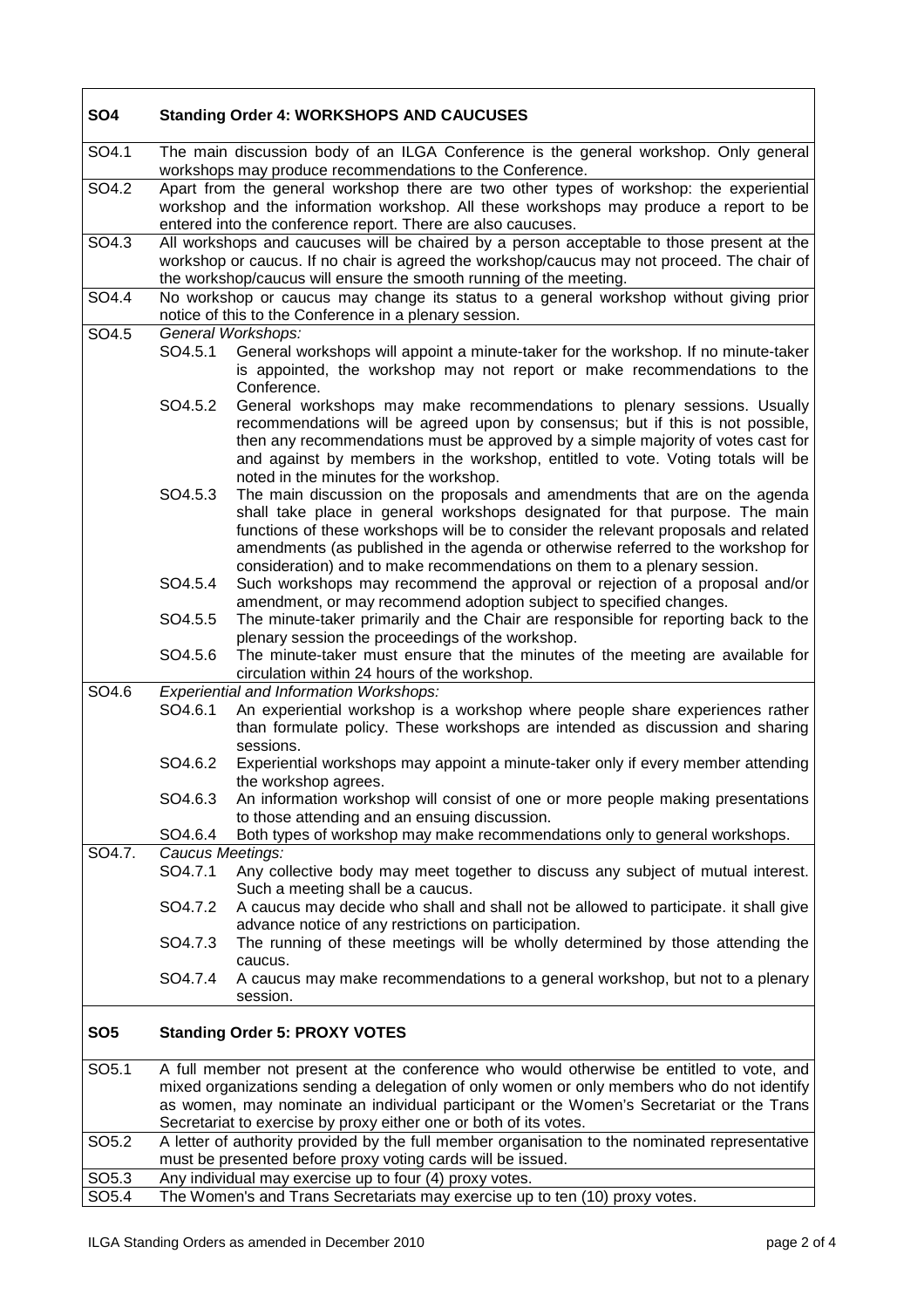| SO <sub>5.5</sub> | The Women's and Trans Secretariats may nominate other individuals to exercise those proxy<br>votes nominated to it, provided the member has agreed to this in advance in writing.                                                                                                                                                                                                                                                                                                                                                                                                                                                                                       |  |  |
|-------------------|-------------------------------------------------------------------------------------------------------------------------------------------------------------------------------------------------------------------------------------------------------------------------------------------------------------------------------------------------------------------------------------------------------------------------------------------------------------------------------------------------------------------------------------------------------------------------------------------------------------------------------------------------------------------------|--|--|
| SO <sub>6</sub>   | <b>Standing Order 6: VOTING</b>                                                                                                                                                                                                                                                                                                                                                                                                                                                                                                                                                                                                                                         |  |  |
| SO6.1             | Decisions of the conference are made only by the conference in plenary session.                                                                                                                                                                                                                                                                                                                                                                                                                                                                                                                                                                                         |  |  |
| SO6.2             | Wherever possible the conference will seek to reach consensus on issues. When this is not<br>possible voting will be in accordance with the provisions in the Constitution and Standing<br>Order 8.                                                                                                                                                                                                                                                                                                                                                                                                                                                                     |  |  |
| SO6.3             | Every full member organization will have two votes, but a mixed organization sending a<br>delegation of only women or only members who do not identify as women, will have only one<br>vote unless it has provided written confirmation that the other group(s) in that organization<br>have approved the delegate(s) exercising both votes. In either case, the women or people who<br>do not identify as women in a mixed organization may instead nominate a proxy in accordance<br>with Standing Orders.                                                                                                                                                            |  |  |
| SO6.4             | The Administrative Office will be responsible for the issue of voting cards.                                                                                                                                                                                                                                                                                                                                                                                                                                                                                                                                                                                            |  |  |
| SO6.5             | Four (4) counters will be nominated by the Chairing Pool from amongst delegates of full<br>members and agreed by the plenary. Counters will not be members of the Executive Board or<br>the Chairing Pool.                                                                                                                                                                                                                                                                                                                                                                                                                                                              |  |  |
| SO6.6             | Voting will be by show of voting card, and members must remain seated during the vote.                                                                                                                                                                                                                                                                                                                                                                                                                                                                                                                                                                                  |  |  |
| SO6.7             | Member organisations who vote against a decision made at a conference may have their<br>opposition noted in the minutes.                                                                                                                                                                                                                                                                                                                                                                                                                                                                                                                                                |  |  |
| SO <sub>7</sub>   | <b>Standing Order 7: ELECTIONS</b>                                                                                                                                                                                                                                                                                                                                                                                                                                                                                                                                                                                                                                      |  |  |
| SO7.1             | The Chairing Pool will be responsible for coordinating the election of the Secretaries General,<br>and the Women's and Trans Secretariats.                                                                                                                                                                                                                                                                                                                                                                                                                                                                                                                              |  |  |
| SO7.2             | The Chairing Pool will appoint two (2) Election Officers to organise the elections. This includes<br>a timetable for nomination and presentation of candidates, issuing one ballot paper per voting<br>card, collecting and counting votes.                                                                                                                                                                                                                                                                                                                                                                                                                             |  |  |
| SO7.3             | If there is more than one candidate, the appointment shall be voted upon using the following<br>procedure:<br>SO7.3.1<br>If there are two candidates, the election will be decided by a simple majority of<br>those voting for one or the other.<br>SO7.3.2<br>If there are more than two candidates, there will be two rounds of voting. At the<br>close of the first round the two candidates with the highest number of votes will<br>stand in a second round in which the election will be decided by a simple majority<br>of those voting for one or the other.                                                                                                    |  |  |
| SO <sub>8</sub>   | <b>Standing Order 8: CONFERENCE PROCEDURE</b>                                                                                                                                                                                                                                                                                                                                                                                                                                                                                                                                                                                                                           |  |  |
| SO8.1             | The conference will only consider proposals and amendments which are not shown in the final<br>agenda under the following rules:<br>SO8.1.1<br>Full members, the Women's and Trans Secretariats, Regional Executive Boards<br>and the Board may submit proposals or amendments on matters which have arisen<br>since the relevant deadline for the receipt of proposals or amendments in the<br>timetable published under SO 2.1.<br>SO8.1.2<br>Such "emergency" proposals/amendments may only be admitted to the agenda<br>with the consent of Conference, and will be considered by general workshops in<br>the same way as proposals/amendments on the final agenda. |  |  |
| SO8.2             | Reports of workshops will not be discussed at a plenary session except in the event of a<br>disagreement amongst workshop participants over the report, in which case the report of the<br>chair and minute-taker of that workshop will be accepted as the correct version.                                                                                                                                                                                                                                                                                                                                                                                             |  |  |
| SO8.3             | A time limit may be imposed by the chair on each speaker.                                                                                                                                                                                                                                                                                                                                                                                                                                                                                                                                                                                                               |  |  |
| SO8.4             | The chair may determine not to call speakers who have spoken previously or often and will<br>attempt to include all interested members in discussions.                                                                                                                                                                                                                                                                                                                                                                                                                                                                                                                  |  |  |
| SO8.5             | The chair will attempt to call all speakers in order, but will take into account the flow of debate.                                                                                                                                                                                                                                                                                                                                                                                                                                                                                                                                                                    |  |  |
| SO8.6             | The chair will use their judgement as to when to terminate a debate - taking into account the<br>weight of the matter, the number of people wishing to speak, the general feeling of the<br>meeting, and the conference time-table                                                                                                                                                                                                                                                                                                                                                                                                                                      |  |  |
| SO8.7             | The ruling of the chair on an issue will be final unless challenged by a 'challenge to the chair's<br>ruling' by a delegate of a full member. If this occurs it shall be put to the vote without any                                                                                                                                                                                                                                                                                                                                                                                                                                                                    |  |  |